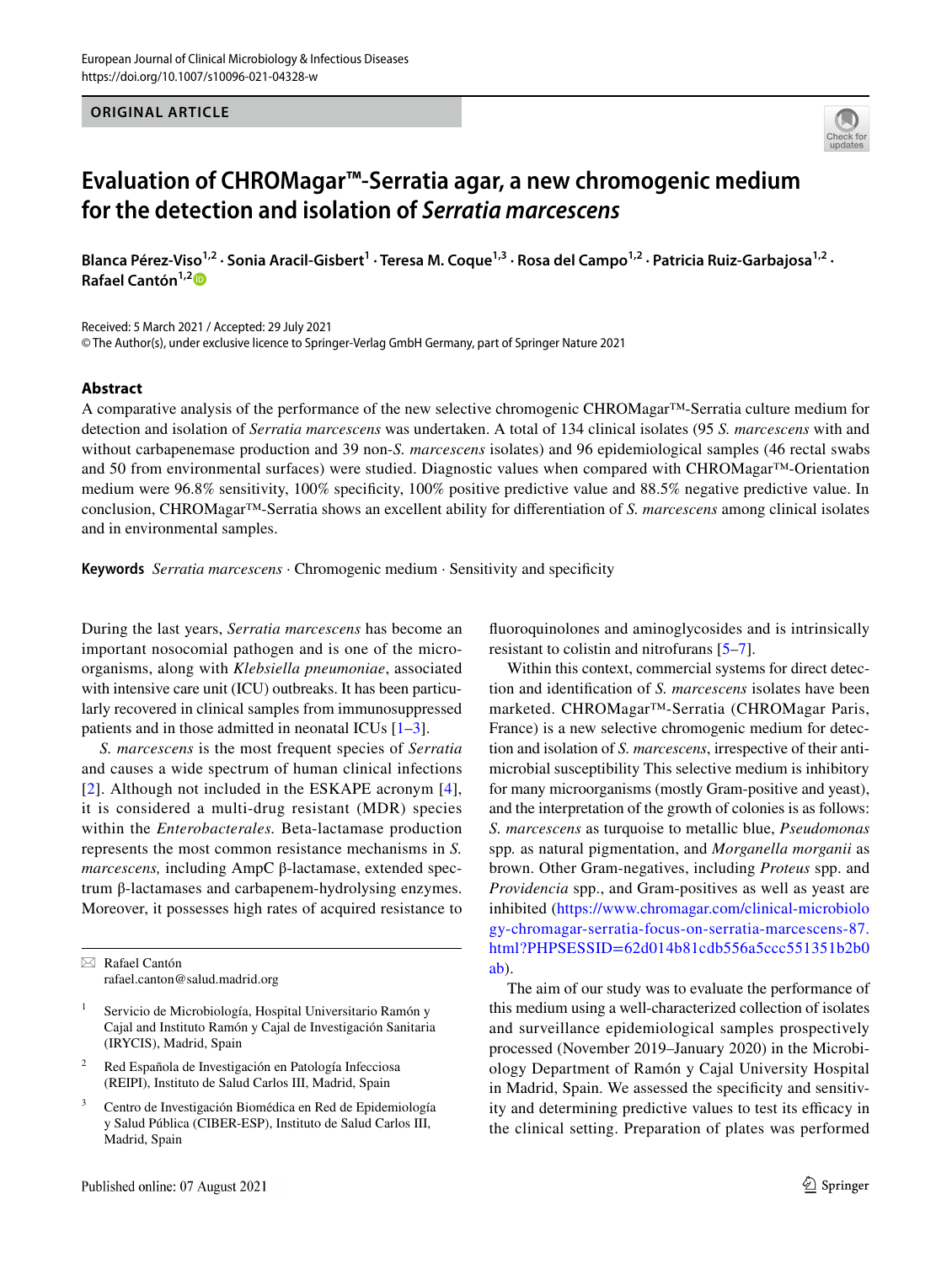following the manufacturer's instructions. The ethical committee of our hospital approved the study (ref. 274/19), and all samples were anonymized.

Overall, 134 isolates and 96 samples were used for the evaluation and were seeded directly on the agar plates. The study was divided in two stages: (1) evaluation of the growth of *S. marcescens* and non-S. *marcescens* isolates on the chromogenic medium and (2) evaluation of the growth of *S. marcescens* isolates potentially present in epidemiological surveillance and environmental samples. Workflow is summarized in Fig. [1.](#page-1-0)

In stage 1, we determined sensitivity and specifcity of the CHROMagar™-Serratia medium using three diferent sets of isolates: (I) *S. marcescens* isolates obtained from blood cultures (*n*=45); (II) carbapenemase-producing *S. marcescens* isolates recovered from clinical and surveillance samples (*n*=50); and (III) a set of isolates (*n*=39) obtained from blood cultures with an identifcation diferent from *S. marcescens*, including Gram-positive (1 *Enterococcus faecium*, 2 *Enterococcus faecalis*, 1 *Enterococcus rafnosus*, 2 *Staphylococcus aureus,* 1 *Staphylococcus hominis*) and Gramnegative (12 *Escherichia coli*, 4 *Klebsiella pneumoniae*, 4 *Morganella morganii*, 1 *Acinetobacter baumannii*, 1 *Acinetobacter pittii*, 2 *Proteus mirabilis*,1 *Moraxella catarrhalis*, 1 *Pseudomonas aeruginosa*, 1 *Enterobacter cloacae*, 2 *Citrobacter freundii*, 1 *Citrobacter koseri*, 1 *Providencia stuartii*, 1 *Stenotrophomonas maltophilia*) microorganisms. Sets I and II of isolates permitted evaluation of the sensitivity of the medium and determination of potential false-negative results; the aim of including carbapenemase-producing and non-carbapenemase-producing *S. marcescens* isolates is to demonstrate if CHROMagar™-Serratia medium is able to detect the presence of *S. marcescens* when harbouring these resistance mechanisms. Set III of isolates allowed to evaluate the specifcity of the medium and to determine potential false-positive results.

On the other hand, in stage 2, we determined the detection performance of the CHROMagar™-Serratia medium using samples recovered from environmental abiotic surfaces (sinks and drains) collected in the ICU environment  $(n=50)$  and rectal swabs obtained in routine epidemiological surveillance studies from ICU patients with the aim to detect colonization by MDR microorganisms (*n*=46). These samples allowed the evaluation of positive and negative predictive values.

Besides, all isolates and samples included in our study were seeded in parallel in CHROMagar™-Orientation Medium (BD, USA) which is a general diferential medium mainly used in urine specimens. This medium can also partially diferentiate *S. marcescens* colonies (turquoise colour) as they are grouped in the same colour grade with *Klebsiella* and *Enterobacter* spp. Plates of this medium were incubated at 37 °C for 24 h.

All colony growths from both stages were submitted for identifcation confrmation by MALDI-TOF (Bruker Daltonics, Germany) [\[8\]](#page-3-6). Moreover, 16S rRNA PCR amplifcation and sequencing were used for further identifcation when needed [[9\]](#page-3-7).

Overall results of *S. marcescens* growth, comparing both culture media, are presented in Table [1.](#page-2-0)

In stage 1 of the work, in which we included 134 isolates (95 *S. marcescens* isolates and 39 non-*S. marcescens*

<span id="page-1-0"></span>

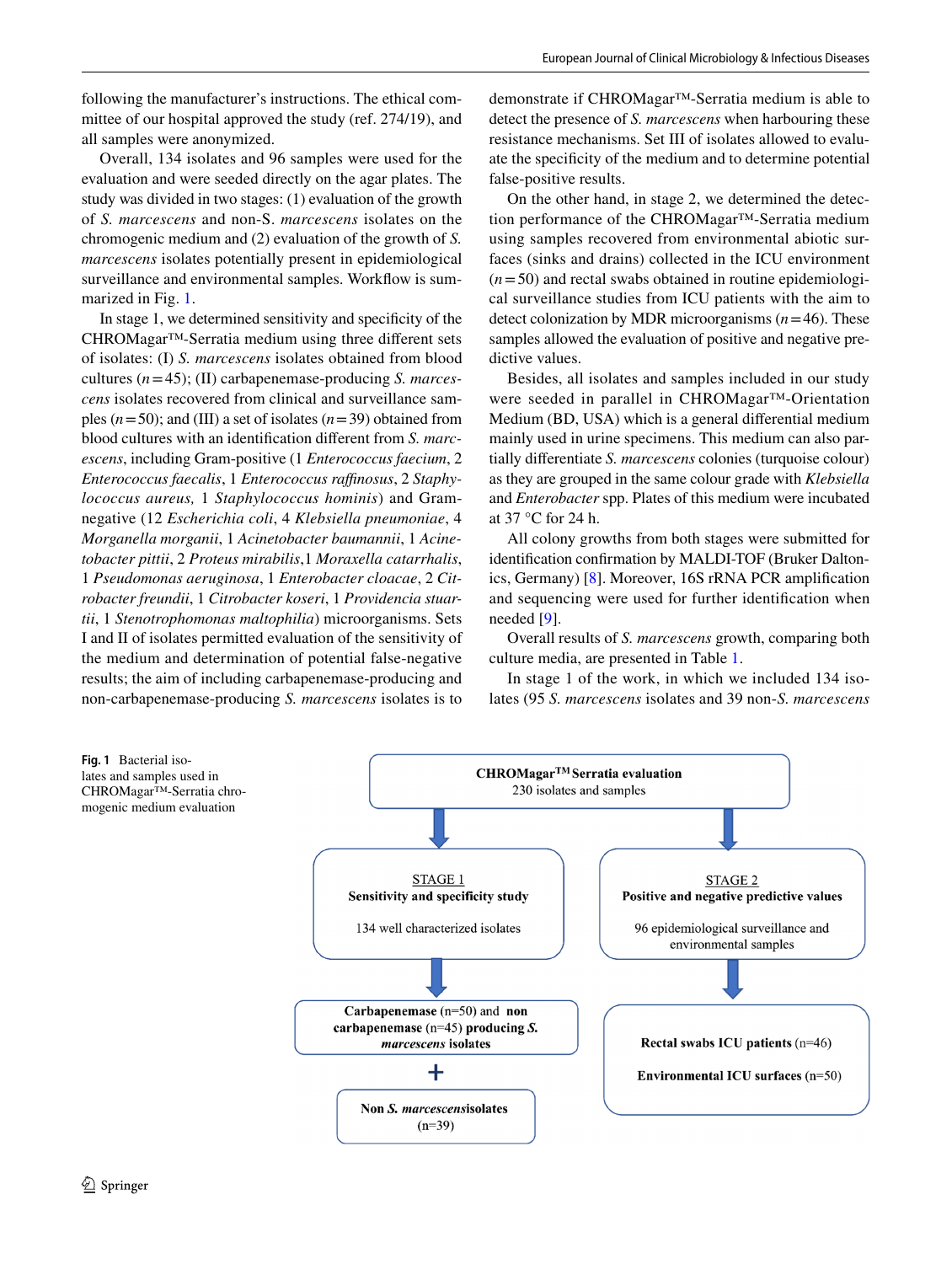<span id="page-2-0"></span>

|  |  |  |  | Table 1 Growth in CHROMagar™ Serratia and CHROMagar™-Orientation |  |
|--|--|--|--|------------------------------------------------------------------|--|
|--|--|--|--|------------------------------------------------------------------|--|

| Isolates and samples $(n=230)$         | Growth of S. marcescens in: |                            | Growth of no S. <i>marcescens</i> in: |                            |
|----------------------------------------|-----------------------------|----------------------------|---------------------------------------|----------------------------|
|                                        | CHROMagar™-<br>Serratia     | CHROMagar™-<br>Orientation | CHROMagar™-<br>Serratia               | CHROMagar™-<br>Orientation |
| <i>S. marcescens</i> isolates:         |                             |                            |                                       |                            |
| - Non-carbapenemase-producing $(n=45)$ | 42 (93.3%)                  | 42 (93.3%)                 | $0(0.0\%)$                            | $0(0.0\%)$                 |
| - Carbapenemase-producing $(n=50)$     | 50 (100%)                   | 50 (100%)                  | $0(0.0\%)$                            | $0(0.0\%)$                 |
| No-Serratia isolates:                  |                             |                            |                                       |                            |
| - Gram-negatives $(n=32)$              | $0(0.0\%)$                  | $0(0.0\%)$                 | $5(15.6\%)$ <sup>1</sup>              | 28 (87.5%)                 |
| - Gram-positives $(n=7)$               | $0(0.0\%)$                  | $0(0.0\%)$                 | $0(0.0\%)$                            | 6(85.7%)                   |
| Rectal swabs $(n=46)$                  | 1 $(2.2\%)^2$               | $1(2.2\%)^2$               | $3(6.52\%)^3$                         | 44 (95.6%)                 |
| ICU environmental surfaces $(n=50)$    | 43 $(86\%)^4$               | 43 (86%)                   | 3(6%)                                 | $10(20\%)^5$               |

<sup>1</sup>4/4 M. *morganii* y 1/1 *P. aeruginosa* grew in CHROMagar<sup>™</sup> Serratia but with brown and white colour, respectively, different than turquoiseblue which is the one expected for *S. marcescens* growths; <sup>2</sup> *S. marcescens* and *P. aeruginosa* grew simultaneously in CHROMagar™-Serratia in one rectal swab. <sup>3</sup> Two more *P. aeruginosa* grew CHROMagar™-Serratia. <sup>4</sup> Simultaneous growth of *P. aeruginosa* in 3 samples in which *S. marcescens* also grew. <sup>5</sup> Additional growth in CHROMagar™-Orientation among others of *E. coli*, *K. pneumoniae*, *E. cloacae*, *C. freundii* and *E. faecium.*

isolates), we detected the presence of *S. marcescens* in 92 isolates, both in CHROMagar™-Serratia and CHROMagar™-Orientation. In the group of non-*S. marcescens*, CHROMagar™-Serratia was able to inhibit the growth of all species except for *M. morganii* and *P. aeruginosa* which were expected to grow but in a diferent colour (brown and white, respectively) than *S. marcescens* isolates, while in CHROMagar™-Orientation, all species tested were able to grow. The inhibition of most of the microorganisms implies a relevant characteristic of CHROMagar™-Serratia. Nevertheless, we observed negative growths of 3 *S. marcescens* isolates in both chromogenic media. Interestingly, false-positive growths were absent, and the sensitivity and specifcity of CHROMagar™-Serratia were 96.9% and 100%, respectively.

In stage 2 in which we included 96 samples (50 environmental surfaces and 46 surveillance rectal swabs), we did not detect the growth of *S. marcescens* in 46 samples in CHROMagar™-Serratia, but we isolated diferent species in CHROMagar™-Orientation medium. These results confrmed that the new culture medium was able to inhibit other species diferent from *S. marcescens* when using samples containing complex communities. Nevertheless, in 6 samples, we did not obtain any growth in either culture medium. Taking this into account, positive and negative predictive values were 100% and 88.5%, respectively.

We must underline that in 6 isolates of the non-carbapenemase-producing *S. marcescens* group and in 3 environmental samples where *S. marcescens* was isolated, the colour of the colonies was pink and not turquoise-blue as expected, although the fact of having growth on the plate of CHROMagar™-Serratia already implies the possible presence of *S. marcescens* colonies (Figure S1).

The limit of detection (LOD) of *S. marcescens* in CHROMagar™-Serratia was assessed using 4 isolates, 3 carbapenemase-producing *S. marcescens* isolates, and the ATCC 13,880 (NCTC 10,211) *Serratia marcescens* strain. A suspension in saline NaCl 0.9% in a density of 0.5 McFarland (*ca.*  $2 \times 10^8$  CFU/ml) was used, followed by serial tenfold dilutions. Limit of detection of the medium was  $\sim$  1  $\times$  10<sup>1</sup> CFU/ml in the four isolates tested.

Diferent methods have been used over the years for the identifcation of *Serratia* species, including conventional biochemical test and API galleries, bacterial typing, and currently MALDI-TOF mass spectrometry. Although chromogenic media have been mainly developed for the isolation of specifc bacterial species, they can also be used for bacterial presumptive identifcation [[10](#page-3-8)]. In this study, we evaluated the CHROMagar™-Serratia chromogenic medium for both purposes. The potential interest of including this medium in the routine of clinical microbiology laboratories is to facilitate the investigation and/or detection of outbreaks caused by MDR *S. marcescens*, particularly in the hospital setting where not only patients are involved but also environmental reservoirs. All *S. marcescens* isolates included in our study were associated with patients in the ICU or with the nosocomial environment. Part of the tested collection were MDR isolates, including carbapenemase producers.

As far as we know, this is the frst study testing the performance of CHROMagar™-Serratia in the detection and isolation of *S. marcescens* and its ability for the inhibition of other microorganisms. We must point out that despite the positive results in the evaluation on the performance of CHROMagar™-Serratia, further MALDI-TOF identifcation was needed to confrm growth colonies. The sensitivity of CHROMagar™-Serratia was close to 97% with 100% of specifcity. Note that three false-negative results were